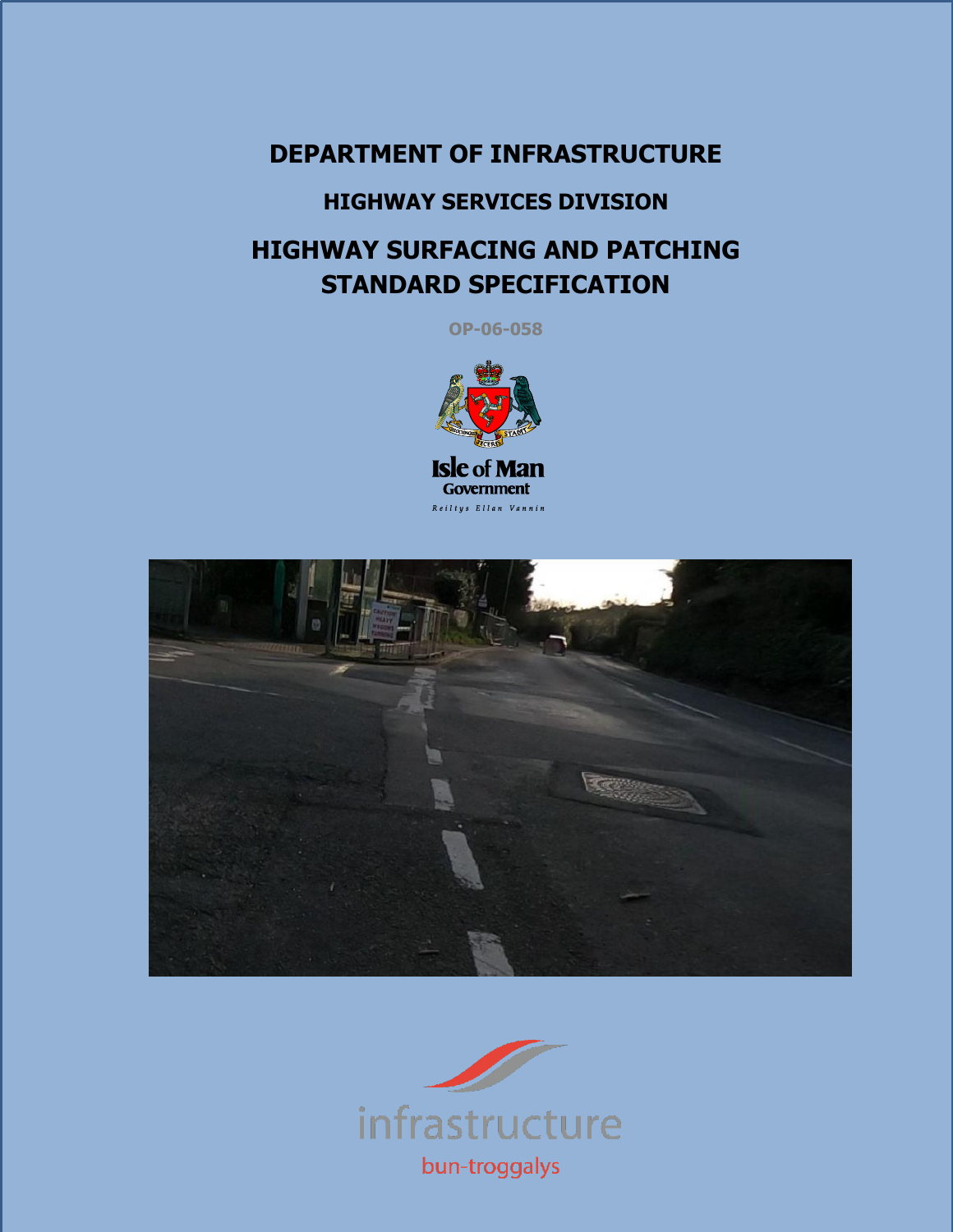|    | <b>Contents</b>                                                      |  |
|----|----------------------------------------------------------------------|--|
| А. |                                                                      |  |
|    | 1. General Specification & Method of Work for Carriageway Surfacing3 |  |
|    |                                                                      |  |
|    |                                                                      |  |
|    |                                                                      |  |
|    |                                                                      |  |
|    |                                                                      |  |
|    |                                                                      |  |
|    |                                                                      |  |
|    |                                                                      |  |
|    |                                                                      |  |
|    |                                                                      |  |
|    |                                                                      |  |
|    |                                                                      |  |
|    |                                                                      |  |
|    |                                                                      |  |
|    |                                                                      |  |
|    |                                                                      |  |
|    |                                                                      |  |
| 1. |                                                                      |  |
| 2. |                                                                      |  |
| 3. |                                                                      |  |
| 4. |                                                                      |  |
| 5. |                                                                      |  |
| 6. |                                                                      |  |

| <b>Issue/Rev</b><br>Nr | <b>Date</b>   | <b>Approved by</b> | <b>Description</b> |
|------------------------|---------------|--------------------|--------------------|
| 1.0                    | <b>Aug 21</b> | JR                 | First issue.       |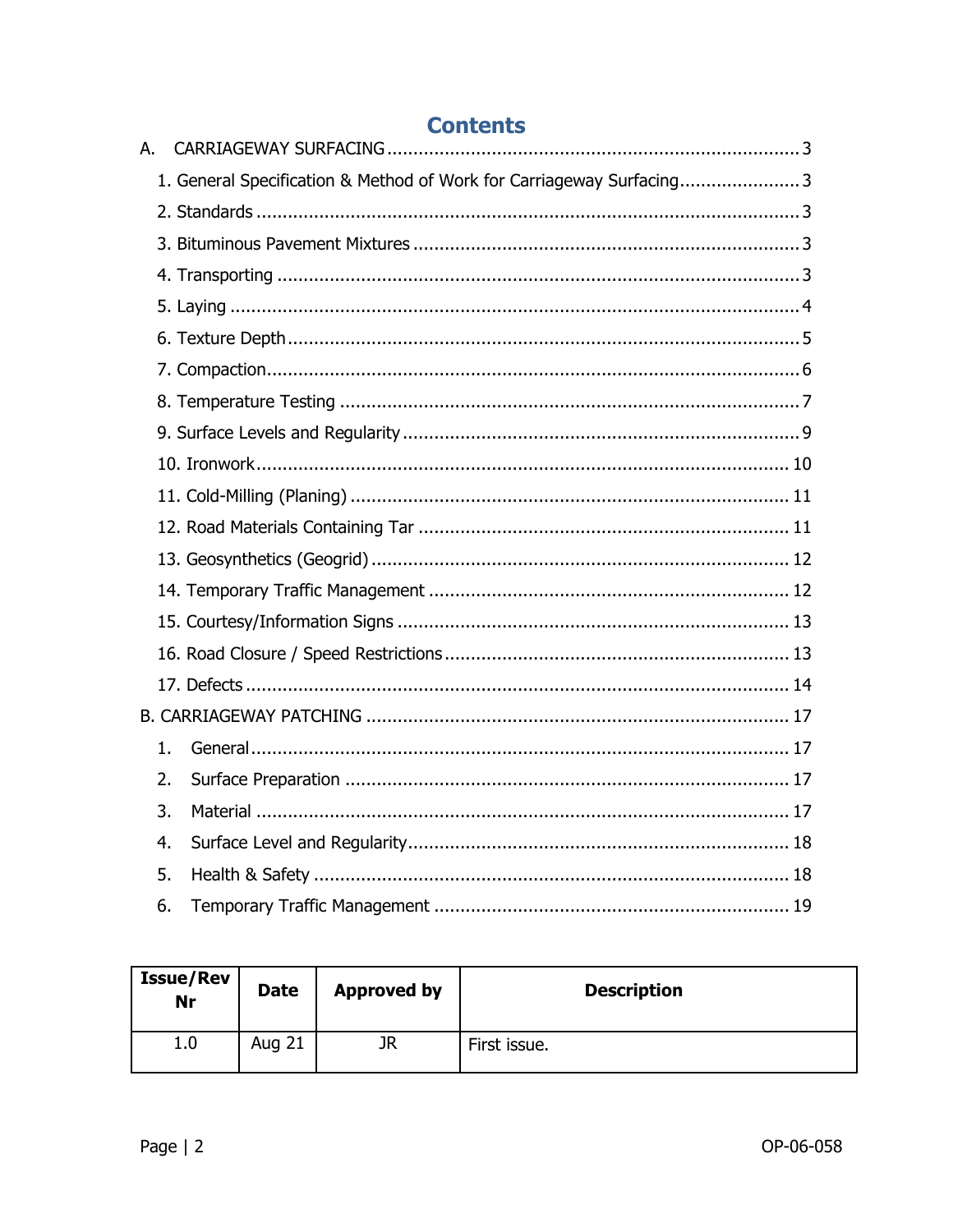# <span id="page-2-0"></span>**A. CARRIAGEWAY SURFACING**

#### <span id="page-2-1"></span>**1. General Specification & Method of Work for Carriageway Surfacing**

The *Contractor* will supply all necessary labour, plant, and supervision and materials is responsible for the execution of the work. The Contractor is required to provide permanent managerial and supervisory staff.

Traffic Management and speed limits through work sites shall comply with the recommendation of Chapter 8. All reasonable precautions shall be taken to control speed and movement of traffic through the works.

The agreement of the *Construction Manager*, or his delegated representative, the Supervising Engineer (the person from time to time appointed by the *Client* and notified to the *Contractor* to act as the Employer's representative for the purpose of the contract) must be sought before the *Contractor* departs from the procedure given in those documents.

#### <span id="page-2-2"></span>**2. Standards**

All plant and materials shall comply with current British (BS) and European (EN) Standards where such exist. The edition shall be those current.

#### <span id="page-2-3"></span>**3. Bituminous Pavement Mixtures**

Only bituminous materials supplied from Poortown Quarry shall be used in the works. In the event of quarry breakdown or inability to supply the Contractor must seek the approval of the Supervising Engineer to source material from an alternative supply.

Preliminary work at the laying site, transporting and laying bituminous materials shall be in accordance with BS 594987.

The results of testing bituminous materials and their laying as prescribed in BS 594987 shall be provided to the Supervising Engineer.

# <span id="page-2-4"></span>**4. Transporting**

Loading of asphalt shall be carried out such that segregation is minimised. Asphalt shall be transported to the laying site in insulated and sheeted vehicles to prevent an excessive drop in temperature and to ensure its protection against adverse weather.

When using release agents to facilitate discharge of the asphalt, substances that are likely to cause softening or damage to the asphalt (e.g. diesel oil, kerosene) shall not be used.

Quarry grit, sand, soap solution, water or a proprietary release agent may be used on the floor and/or other surfaces of the vehicle to facilitate discharge of the asphalt. The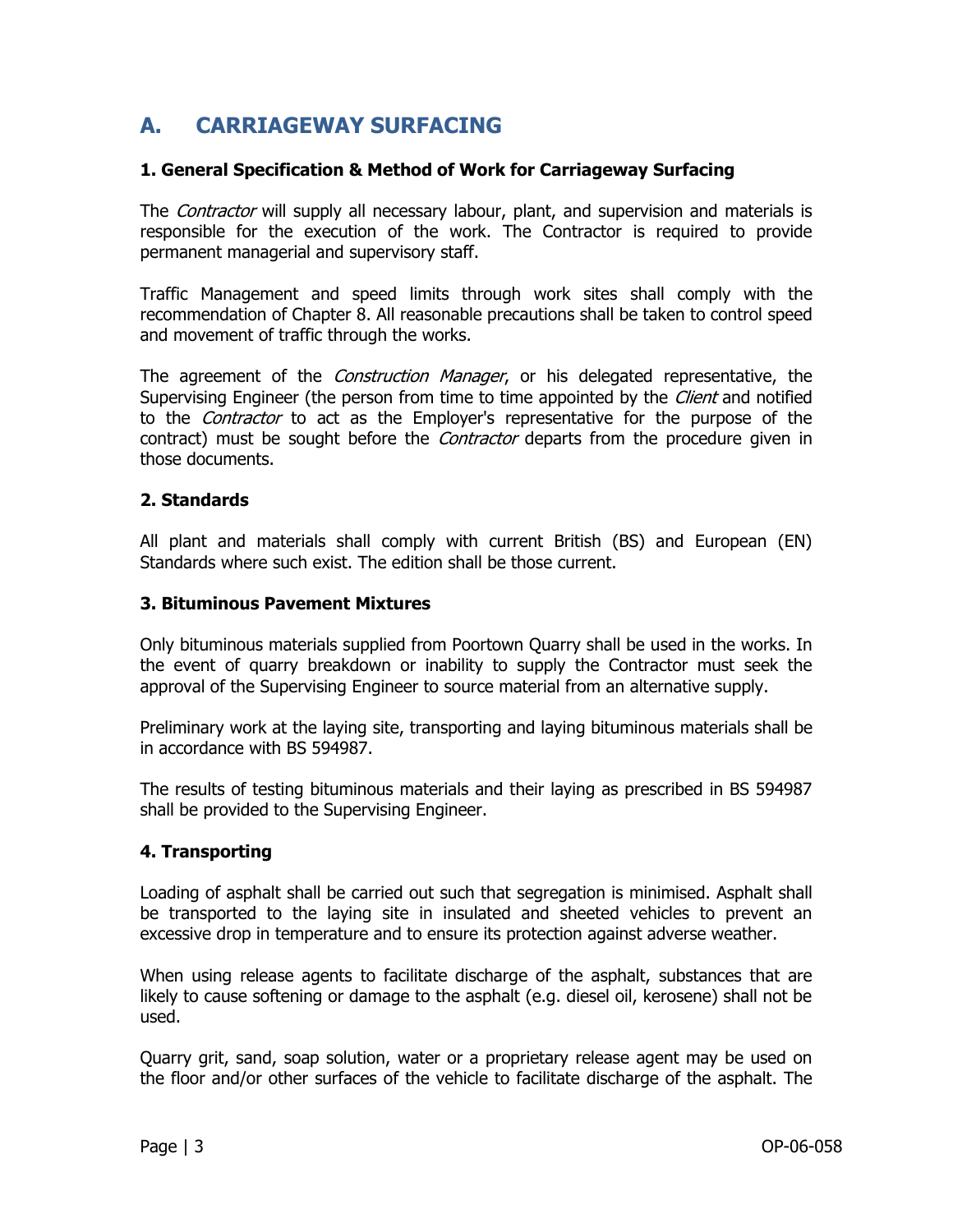amount used should be kept to a minimum and wagons must be cleaned out between loads to avoid cold material contaminating subsequent loads.

Deliveries of asphalt to the laying site shall be coordinated with the rate of laying to avoid interruption to the laying process.

The contractor is to ensure every vehicle is equipped with an approved and working:

- Amber flashing light and audible reversing bleeper.
- Suitable automatic sheeting system to cover loads.
- First aid kit.
- Fire extinguisher.

All vehicles engaged to supply material for unloading onto a Paver must comply with the minimum dimensions listed below;

- The minimum overhang from the rear most part of the rear wheel to the rear end of the vehicle box must be 686mm.
- The minimum height of the tailboard from the ground must be 546mm in the tip position when loaded.
- The Department reserves the right to test any vehicle unloading on to a Paver.

Paver deliveries must be by operators familiar with the paver operation and must comply with the Paver foreman's instruction at all times. The *Client* reserves the right to request only experienced drivers for paver operations. Trainee drivers should be accompanied by an experienced driver until deemed competent by the paver foreman.

# <span id="page-3-0"></span>**5. Laying**

While tack coats have traditionally been used they are no longer regarded as best practice. When required a C40B4 or C60B3 tack coat of cationic bitumen emulsion to BS EN 13808 shall be applied to accord with the target rates given in BS 594987 Annex l.

The surface should be thoroughly cleaned prior to application and the emulsion allowed to 'break' (i.e. turn from brown to black) prior to the application of a further layer of binder course or the surface course. Furthermore all vertical faces such as kerbs, channel blocks, iron work, covers and cut joints to which bituminous material will be laid up against shall have either a hot 70/100 paving grade bitumen or cold thixotropic bitumen compound applied before the asphalt is laid.

All longitudinal and transverse joints in asphalt courses (e.g. surface, base and binder course) shall be flush and made by cutting back the edge of the vertical face to expose the full thickness of the layer before the adjacent width is laid. All joints shall be situated outside wheel-track zones and must be offset by at least 150mm from parallel joints in the layer beneath. Surface course joints shall coincide with the lane marking.

Where it is necessary to run vehicles on or adjacent to an asphalt layer that is at a different level to the adjoining surface a temporary ramp must be formed of compacted 6mm close graded macadam to ensure the safe passage of vehicles. The ramps should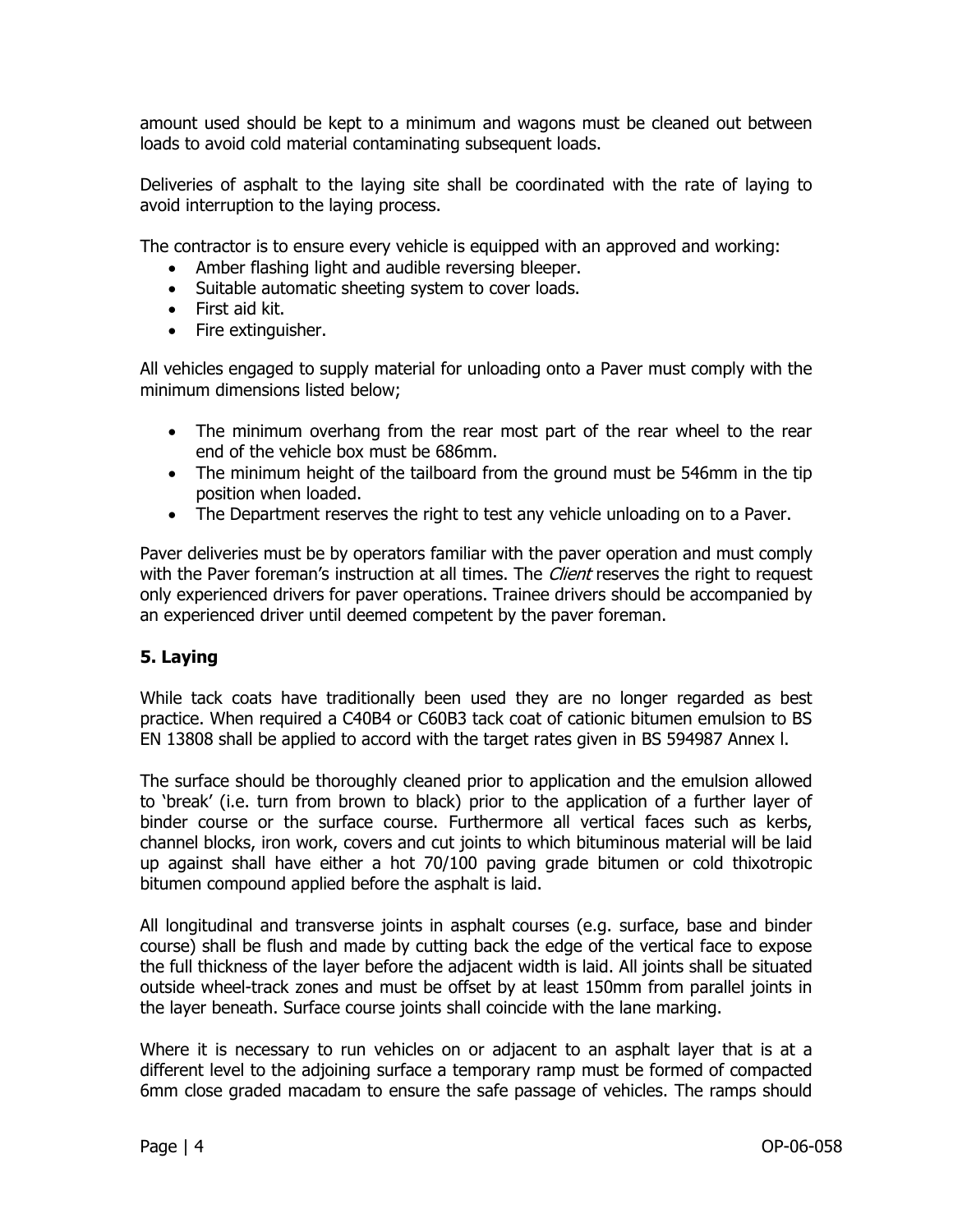not exceed a gradient of 1 in 30 parallel to the flow of traffic and 1 in 15 perpendicular to the flow of traffic. The temporary ramps should be removed immediately prior to surfacing. Traffic cones may also be used in lieu of ramps when approved by the Supervising Engineer.

Adequate precautions shall be taken to prevent foreign matter from entering the drainage system. In manholes and gullies metal plates shall be placed across the openings.

As soon as possible after arrival on site the asphalt shall be supplied continuously to the paver and laid without delay. Double handling of materials is not permitted. The rate of asphalt delivery to the paver shall be regulated to enable the paver to operate continuously. The travel rate of the paver, and its method of operation, shall be adjusted to ensure an even and uniform flow of bituminous material across the screed so that material is free from dragging, tearing and segregation. In the event of a delay or discontinuation of a free flowing operation the paving machine should be moved and a transverse joint introduced.

Asphalt shall not be laid if standing water is present or the surface is frozen or covered with ice or snow.

The laying of materials containing bitumen binder shall cease if the temperature of the surface to be covered is at, or falls below, 2ºC. If the surface is dry, unfrozen and free from ice, laying may proceed at air temperatures at or above 1ºC provided the temperature is rising. Attention is drawn to the additional 'wind chill' factor in cold weather working conditions. Further guidance is published in the Transport Research Laboratory's (TRL) Report No. 4 (1985) "Cooling of Bituminous Layers and Time Available for Their Compaction".

The table below is a guide to indicate what difference the cooling effect of the wind has on still air temperatures:-

| <b>Wind Speed</b><br>(Mph | Actual Temperature (°C)                                                   |  |              |     |  |  |  |
|---------------------------|---------------------------------------------------------------------------|--|--------------|-----|--|--|--|
|                           | 13                                                                        |  |              |     |  |  |  |
|                           |                                                                           |  | 'Wind Chill' |     |  |  |  |
|                           | (i.e. the still air temperature that will give a similar heat loss to the |  |              |     |  |  |  |
|                           | laid asphalt mixture)                                                     |  |              |     |  |  |  |
|                           |                                                                           |  |              |     |  |  |  |
| 15                        |                                                                           |  | -9           |     |  |  |  |
| 25                        |                                                                           |  | -13          | -22 |  |  |  |
| 35                        |                                                                           |  |              |     |  |  |  |

Newly laid sections of asphalt shall not be opened to traffic until the surface temperature has fallen below 25ºC unless otherwise agreed with the Supervising Engineer.

# <span id="page-4-0"></span>**6. Texture Depth**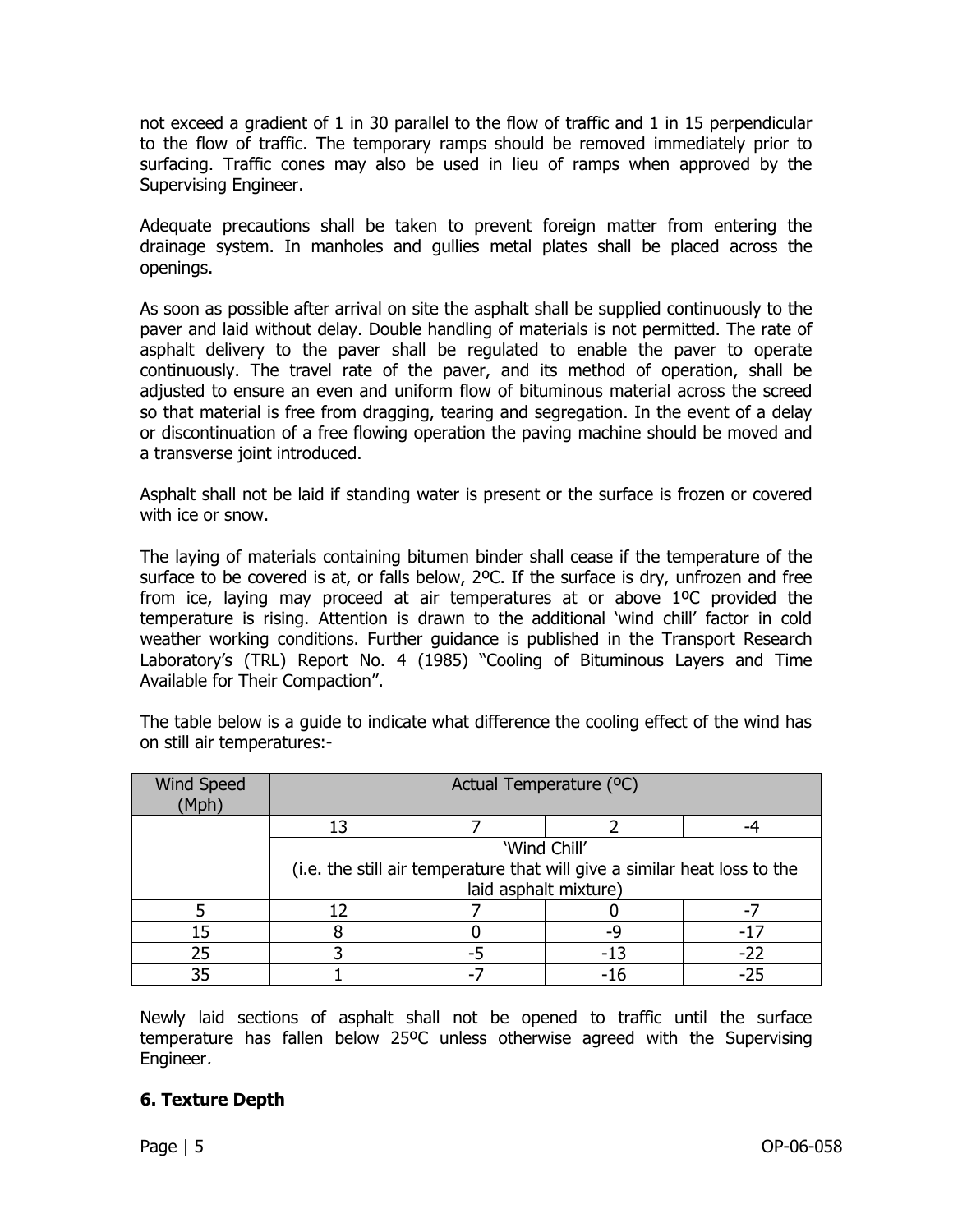The minimum average texture depth of the surfacing material when measured by the volumetric patch test method specified in BS EN 13036-1 shall be 1.2mm.

#### <span id="page-5-0"></span>**7. Compaction**

Asphalt shall be laid and compacted in layers which enable the specified thickness, surface level, regularity requirements and compaction to be achieved.

The *Contractor* shall submit details of proposed rolling patterns to the Supervising Engineer for approval not less than 24 hours before the asphalt is laid.

Compaction of the asphalt shall commence as soon as the un-compacted material will bear the effects of the rollers without undue displacement or surface cracking. Compaction shall generally be in accordance with BS 594987. Rolling shall continue until all roller marks have been removed from the surface.

Compaction shall be carried out using rollers of the following types;

- 8-10 tonnes deadweight smooth wheeled rollers having a width of roll not less than 450mm
- Vibratory rollers provided they are capable of achieving at least the standard of compaction of an 8 tonne deadweight roller. Evidence of achievement of equivalent compaction by the make and model proposed for use shall be provided.

Surface course and binder course material shall be surface finished with a smooth wheeled roller, which may be a deadweight roller or a vibratory roller in non-vibrating mode. Vibratory rollers shall not be used in vibrating mode on bridge decks.

The number of deadweight rollers used on a normal site shall be;

- a) At least two operational rollers at all times;
- b) A third roller when the daily tonnage exceeds either;
	- i. 100t of surface course;
	- ii. 150t of base or binder course;

The compaction process shall be controlled on site by the use of an Indirect Density Gauge (IDG). The Indirect Density Gauge will not measure the absolute density of the material being laid (this can only be determined by the taking of cores) but should be able to demonstrate potential compliance with the specification requirements.

The risk of failing to comply with the end performance requirements of the specification will be significantly increased if laying during adverse weather conditions or the compaction process is not completed by the minimum rolling temperatures summarised in the table below:-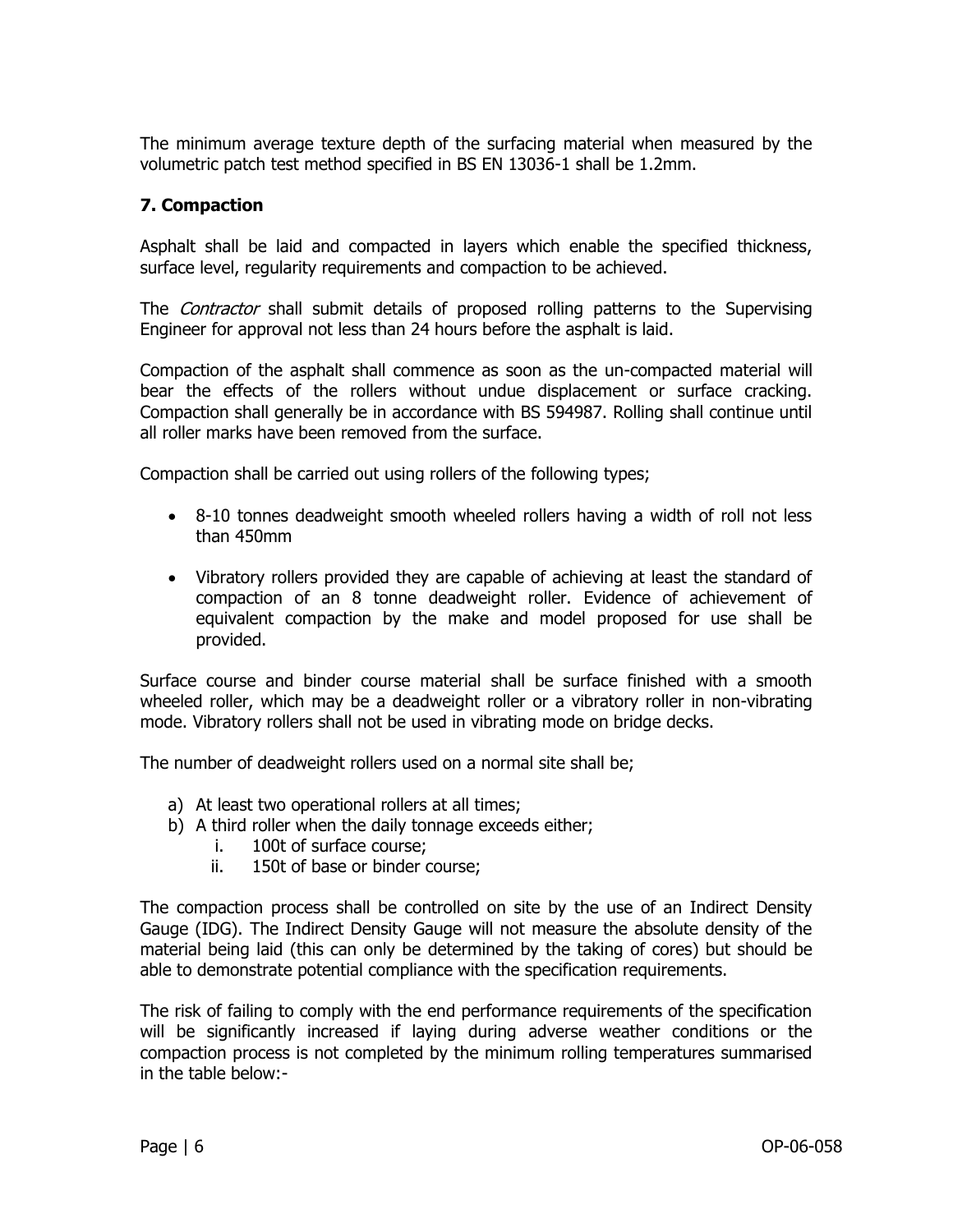| <b>Material</b>      | <b>Binder Grade</b> | Min Temp <sup>o</sup> C<br><b>On Arrival</b> | Min Temp <sup>o</sup> C<br><b>Prior to Rolling</b> |
|----------------------|---------------------|----------------------------------------------|----------------------------------------------------|
| AC Dense base        | 40/60               | 130                                          | 100                                                |
| AC Dense binder      | 40/60               | 130                                          | 100                                                |
| <b>AC Close Surf</b> | 70/100              | 130                                          | 100                                                |
| <b>AC Close Surf</b> | 100/150             | 120                                          | 95                                                 |
| AC Dense Surf        | 70/100              | 125                                          | 95                                                 |
| <b>HRA Surf</b>      | 40/60               | 140                                          | 110                                                |
| <b>SMA Surf</b>      | 40/60               | 130                                          | 100                                                |

If required, the in-situ density of the material shall be found by taking cores and testing in accordance with BS EN 12697-6:2003 Procedure C; bulk density – sealed sample. The air void content shall be determined in accordance with BS EN 12697-8: 2003 Clause 4.

The air void content of compacted materials containing bitumen binder shall comply with the following table:-

| <b>Material</b>              | Air Voids %     |                   |  |  |  |
|------------------------------|-----------------|-------------------|--|--|--|
|                              | Mean of 6 Cores | Means of Any Pair |  |  |  |
| Footway Dense Binder         | 2 - 9           | 1 - 11            |  |  |  |
| Course                       |                 |                   |  |  |  |
| <b>Footway Dense Surface</b> | $2 - 9$         | $1 - 10$          |  |  |  |
| Course                       |                 |                   |  |  |  |
| Carriageway Dense Base       | $2 - 8$         | $1 - 10$          |  |  |  |
| Course                       |                 |                   |  |  |  |
| Carriageway Dense            | $2 - 7$         | $1 - 9$           |  |  |  |
| <b>Binder Course</b>         |                 |                   |  |  |  |
| Carriageway Close            | $2 - 8$         | $1 - 9$           |  |  |  |
| Surface Course               |                 |                   |  |  |  |
| Carriageway HRA              | $2 - 5$         | $1 - 7$           |  |  |  |
| <b>Surface Course</b>        |                 |                   |  |  |  |
| Carriageway SMA              | $2 - 7$         | $1 - 8$           |  |  |  |
| Surface Course               |                 |                   |  |  |  |

Notes

 $1$  No results permitted with air voids below  $1\%$ 

# <span id="page-6-0"></span>**8. Temperature Testing**

Temperature testing of material on site shall be undertaken within 30 minutes of the material arriving on site. Every load delivered to site is to be tested. The material is to be tested in accordance with BS EN 12697-13:2000.

Temperature measuring devices shall measure the temperature in maximum intervals of 5°C with an accuracy of ±2°C and be fitted with an appropriate probe. Temperature measuring devices must be tested annually.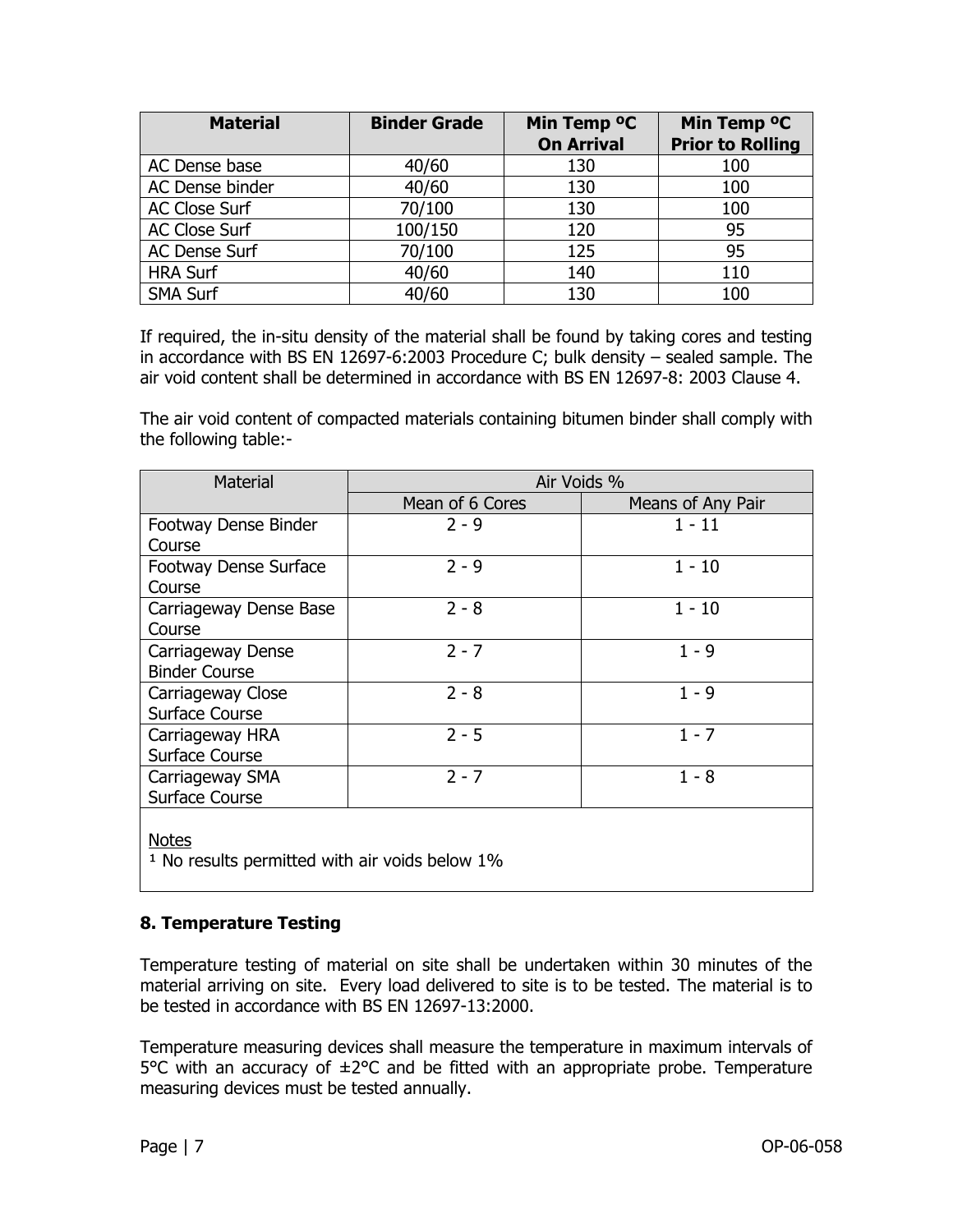The probe for temperature measurement of material in a lorry or in a heap shall have a minimum length of 300mm with the sensing element positioned close to the end.

The probe for temperature measurement after it has been laid and before or during rolling shall have a temperature sensitive element small enough to be completely buried in the material that has been laid.

The probe to be used for testing must be conditioned by pre-heating in the material before obtaining the first measurement.

When measuring in a lorry, insert the probe in the lorry load of material to a minimum depth of 100mm. Take a minimum of four readings at evenly spaced intervals along each side of the lorry and at least 500mm from the edge.

Measurement of laid materials requires a minimum of four readings as close as possible to the mid-depth of the layer.

The probe must not be allowed to cool between readings.

The contractor must enter the temperature measurement results into the record sheet and calculate the average temperature. A copy of the record sheet is to be given to the Supervising Engineer.

Bituminous material should conform to the minimum and maximum temperatures given on the attached table extracted from BS 594987:2010 and BS EN 13108-1:2006.

Materials that do not reach the minimum temperatures specified within the time constraints defined above should be rejected. The temperature of material on site is of critical importance and the key measure should be the temperature immediately prior to rolling.

Materials that are measured on site in excess of the maximum mixing temperature or are otherwise visually defective when delivered to site should also be rejected.

| <b>Material Type</b> |                                          | <b>Binder</b><br>Grade | Minimum<br>Temperature<br>°C |                                       | <b>Mixing</b><br>Temperature |
|----------------------|------------------------------------------|------------------------|------------------------------|---------------------------------------|------------------------------|
|                      |                                          |                        | On Arrival                   | Immediately<br>prior<br>to<br>rolling | °C                           |
| Asphalt<br>Concrete  | fine,<br>Close,<br>medium,<br>dense surf | 70/100<br>100/150      | 130<br>120                   | 100<br>95                             | 140 to 180<br>130 to 170     |
|                      | bin,<br>Dense<br>base                    | 40/60                  | 130                          | 100                                   | 150 to 190                   |
| <b>HRA</b>           | Surf                                     | 40/60                  | 140                          | 110                                   | 150 to 190                   |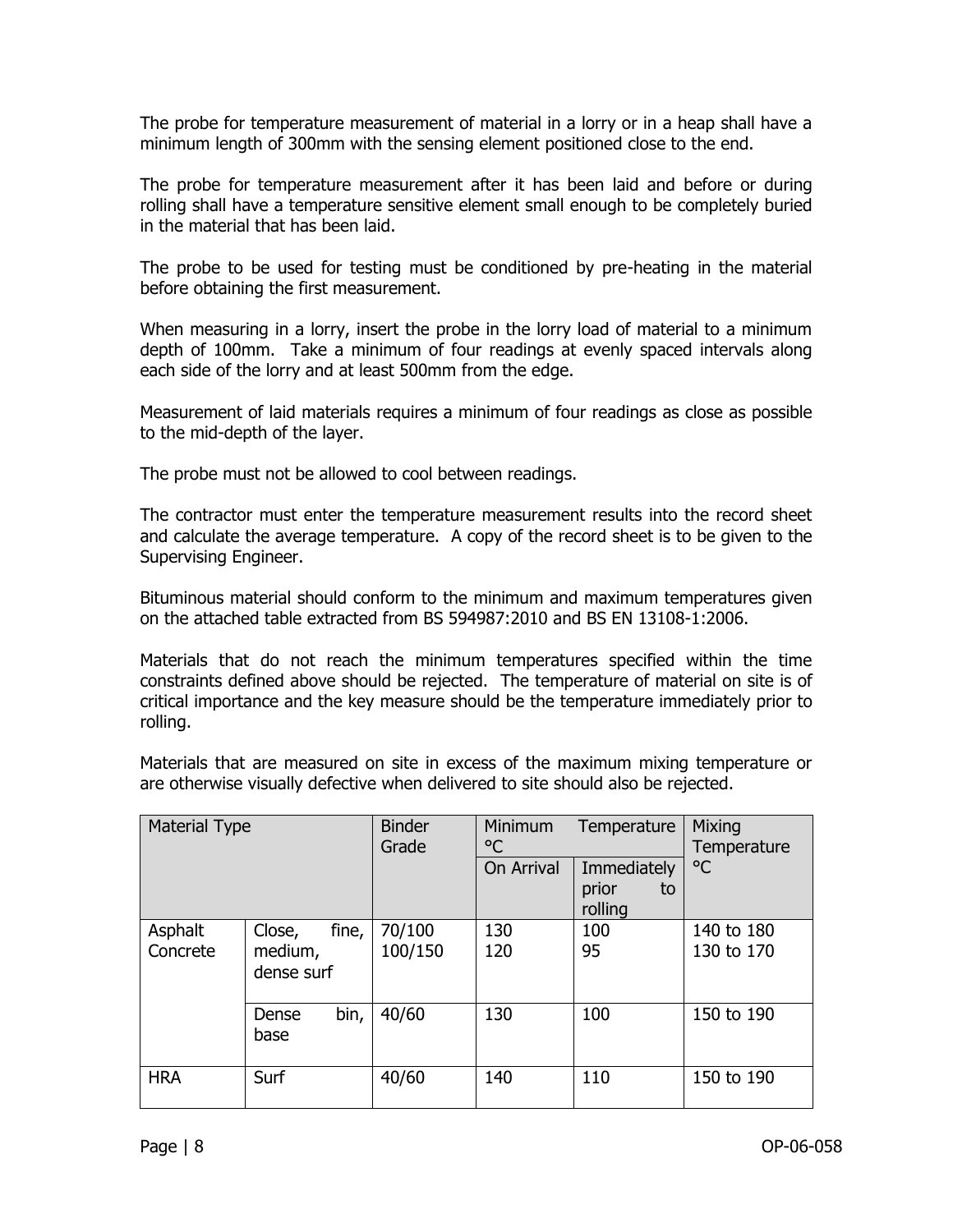| <b>SMA</b> | Surf, reg, bin | 40/60 | 130 | 100 | 150 to 190 |
|------------|----------------|-------|-----|-----|------------|
|            |                |       |     |     |            |

#### <span id="page-8-0"></span>**9. Surface Levels and Regularity**

The level of any point on the surface course after completion of compaction shall be correct within a tolerance of plus/minus 6mm to that specified on the setting-out drawing except for those contained in the table below:-

| <b>Feature</b>                        | <b>Upstand</b>  | <b>Tolerance</b> |
|---------------------------------------|-----------------|------------------|
| Kerb (new)                            | as specified    | ±5mm             |
| Vehicular crossing kerb               | 25mm            | ±3mm             |
| Pedestrian and cycleway crossing kerb | 3mm to flush    | ±3mm             |
| Surface adjacent to gullies           | 6 <sub>mm</sub> | ±3mm             |
| Surface adjacent to ironwork          | +3mm to flush   |                  |

The permitted deviation of the level of the finished surface at any point on the pavement layer from the true surface level (specified on the setting-out drawing) shall be within the tolerances shown below:-

| <b>Course</b>                                                            | <b>Tolerance from specified</b><br>levels (mm) |
|--------------------------------------------------------------------------|------------------------------------------------|
| Sub-base to receive base                                                 | $+10$<br>$-30$                                 |
| Base to receive surface course                                           | ±8                                             |
| Base to receive binder course                                            | ±15                                            |
| Binder course to receive surface course on<br>roads                      | ±6                                             |
| Binder course to receive surface course on<br>other areas e.g. car parks | ±10                                            |

Each layer is to be signed off/approved by the Supervising Engineer prior to laying subsequent layers. The Contractor must give sufficient notice to the Supervising Engineer to inspect the works and where practical should be a minimum of 24 hours.

Compliance shall be deemed to be met for all pavement courses, other than the final surface course, when not more than one of ten consecutive measurements taken longitudinally or one in any transverse line, exceeds the tolerances permitted in the table above, provided that this one measurement does not exceed the tolerance for the course concerned by more than 5mm.

Furthermore the combined thickness of bituminous bound mixtures shall not be reduced in thickness by more than 6mm from that specified.

In addition, when tested with the TRL Rolling Straight Edge on any line parallel to the channel, irregularities must not exceed those given below

| Surface course | <b>Binder Course</b> |
|----------------|----------------------|
|----------------|----------------------|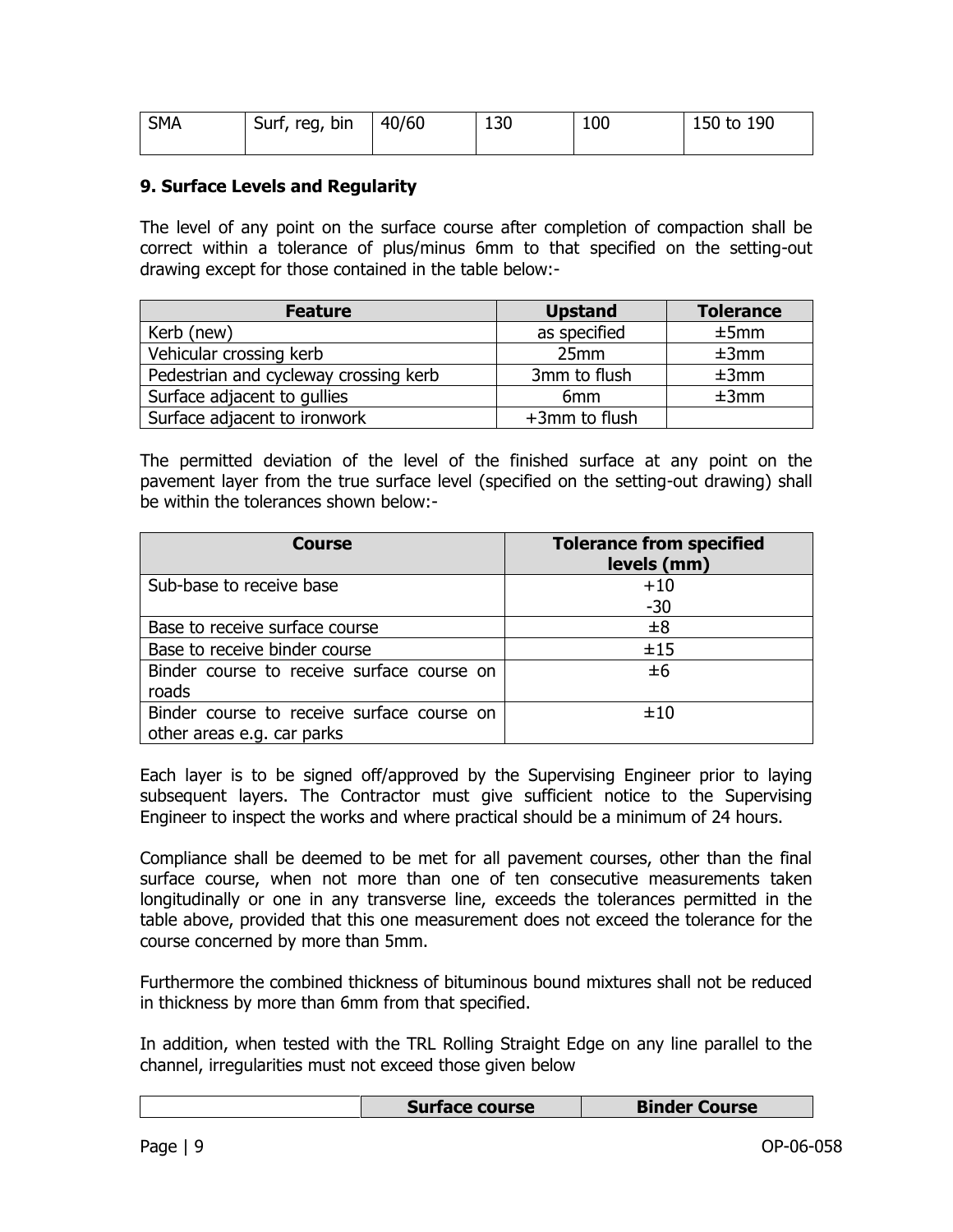| Irregularity             | 4mm |     | 'mm |     | 4mm | 'mm |
|--------------------------|-----|-----|-----|-----|-----|-----|
| Traverse length (metres) | 300 | 300 |     | 300 |     |     |
| Number of irregularities |     |     |     |     |     |     |

For works of lengths of between 75m and 300m the maximum permitted irregularities shall be calculated by a pro-rata scaling down (to a zero base length) of the 300m permitted number of irregularities.

For works of lengths less than 75m the maximum permitted irregularities shall be calculated by a pro-rata scaling down of the 75m length permitted number of irregularities.

The longitudinal regularity and transverse regularity on straight crossfalls of finished surfaces shall be such that the maximum depression measured under a 3m straightedge, in accordance with BS 13036-7, placed parallel to or at right angles to the centre-line of the carriageway shall not exceed the dimensions shown below:-

| Surface                       | Maximum permissible depth of the gap beneath a<br>3m straightedge or a template. |           |  |
|-------------------------------|----------------------------------------------------------------------------------|-----------|--|
|                               | Machine-laid                                                                     | Hand-laid |  |
|                               | (mm)                                                                             | (mm)      |  |
| <b>Base</b>                   | 25                                                                               | 25        |  |
| Binder course                 | 13                                                                               |           |  |
| Regulating<br>below<br>course | 13                                                                               |           |  |
| surface course                |                                                                                  |           |  |
| Surface course                |                                                                                  |           |  |

#### <span id="page-9-0"></span>**10. Ironwork**

Regardless of the type of new surfacing, all ironwork within the carriageway shall be set to finished level before the surface course is laid. Ironwork should not be set until the carriageway is ready to receive the final surface course.

Where adjustments are made to ironwork the frame and cover shall be removed and all the old bedding material removed from the supporting structure. All inadequate or unsound portions of the structure shall be removed and cleaned of all loose paint, rust and other debris. Any defects or damage should be reported to the Supervising Engineer before re-bedding.

Bedding material shall be Ultracrete M60 or equivalent BBA/HAPAS approved reinstatement system capable of reaching a strength of 10N/mm² within 1 hour when used in accordance with the manufacturer's recommendations.

The depth of mortar under the ironwork shall be between 10mm and 75mm for Ultracrete M60. Where alternate proprietary cementitious or epoxy resins are used the mortar bedding depth should be in accordance with the manufacturer's recommendations.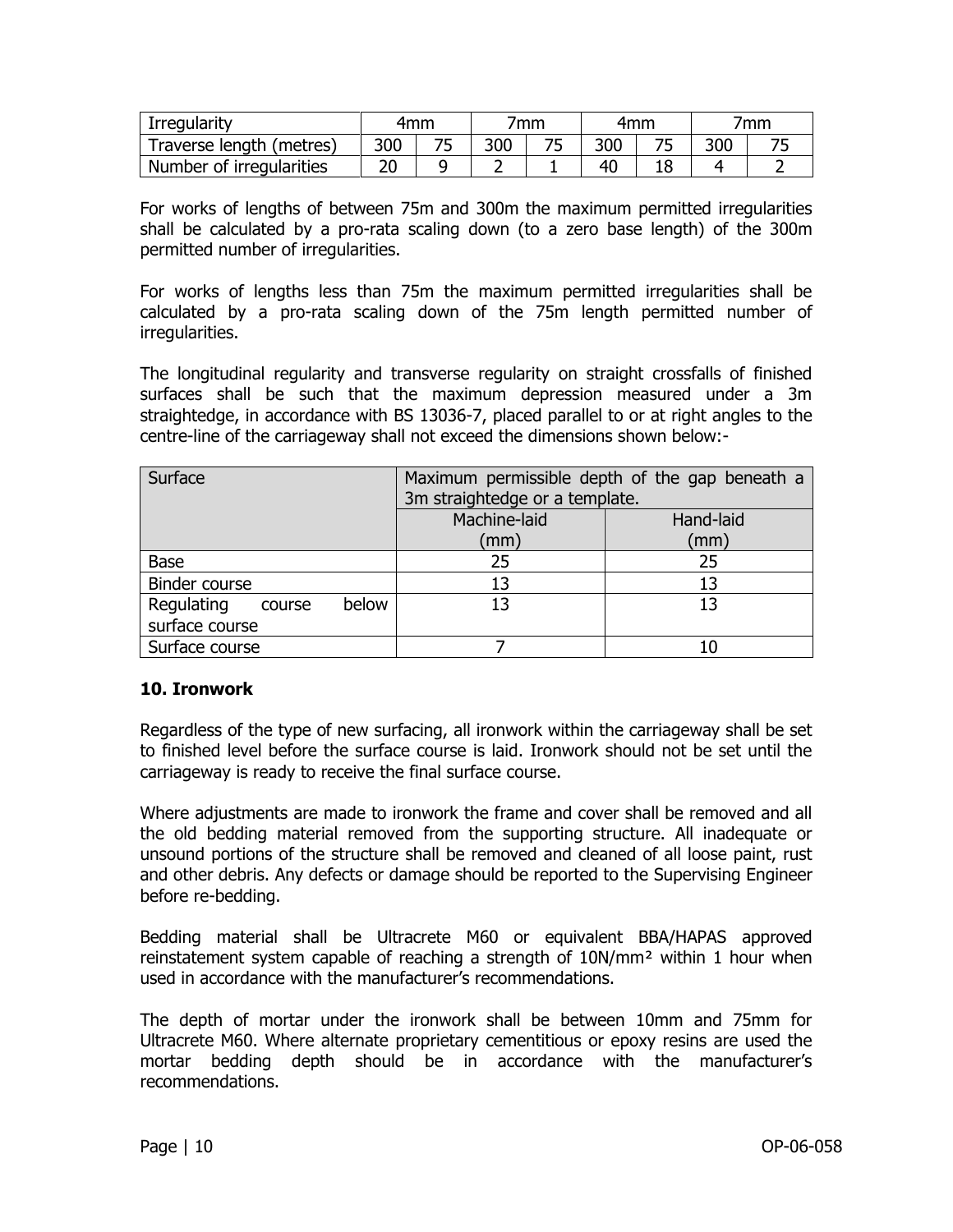All bedding and haunching materials shall be allowed to cure in accordance with the manufacturers recommendations prior to the application of the surface course

Where it is necessary to run traffic on existing surfaces or on binder course material where ironwork has been set to finished levels the edges should be protected with temporary ramps formed of compacted 6mm close graded macadam. The ramps should not exceed a gradient of 1 in 30 parallel to the flow of traffic and 1 in 15 perpendicular to the flow of traffic. The temporary ramps should be removed immediately prior to surfacing.

Where a high friction surface is required on the ironwork the material shall be Colasgrip or similar approved thermosetting epoxy resin binder used in accordance with the manufacturer's recommendations.

The surface should be thoroughly cleaned prior to application and the binder applied uniformly to obtain an even coating at a rate of  $1.5\text{kg/m}^2$ . The 1-3mm aggregate should be applied with a flatbed squeegee to ensure even distribution as soon as possible. The application rate is 10-12kg/m².

Curing time will vary according to the surface temperature, but is typically 3 hours at 20ºC. After completion the area should be swept to remove excess aggregate to leave around  $7-8\text{kg/m}^2$  of aggregate on the surface. Application of the bond coat shall cease if the temperature falls below 5ºC.

# <span id="page-10-0"></span>**11. Cold-Milling (Planing)**

Where cold-milling of bituminous bound materials is required, the area of carriageway to be milled shall be removed by a suitable milling machine. The cut edges shall be left neat, vertical and in straight lines.

The milled surface shall provide a level running surface with a uniform texture to a tolerance of plus/minus 6mm.

Existing ironwork shall not be disturbed by the milling action. Where necessary, surfacing in the vicinity of ironwork and in small or irregular areas shall be cut out by pneumatic tools.

# <span id="page-10-1"></span>**12. Road Materials Containing Tar**

Where coal tar has been identified in the existing road construction layers that are to be planed, the layers containing tar must be separated to minimise the amount of tar containing material produced if the Polycyclic Aromatic Hydrocarbons (PAHs) components exceed the threshold levels given below:-

- The concentration of Benzo(a) pyrene is above 100 ppm
- The concentration of all other components of PAH17 is above 1,000 ppm
- The concentration of phenol in the leachate of a liquid to solid ration of 10 litres per kg is above 1mg/kg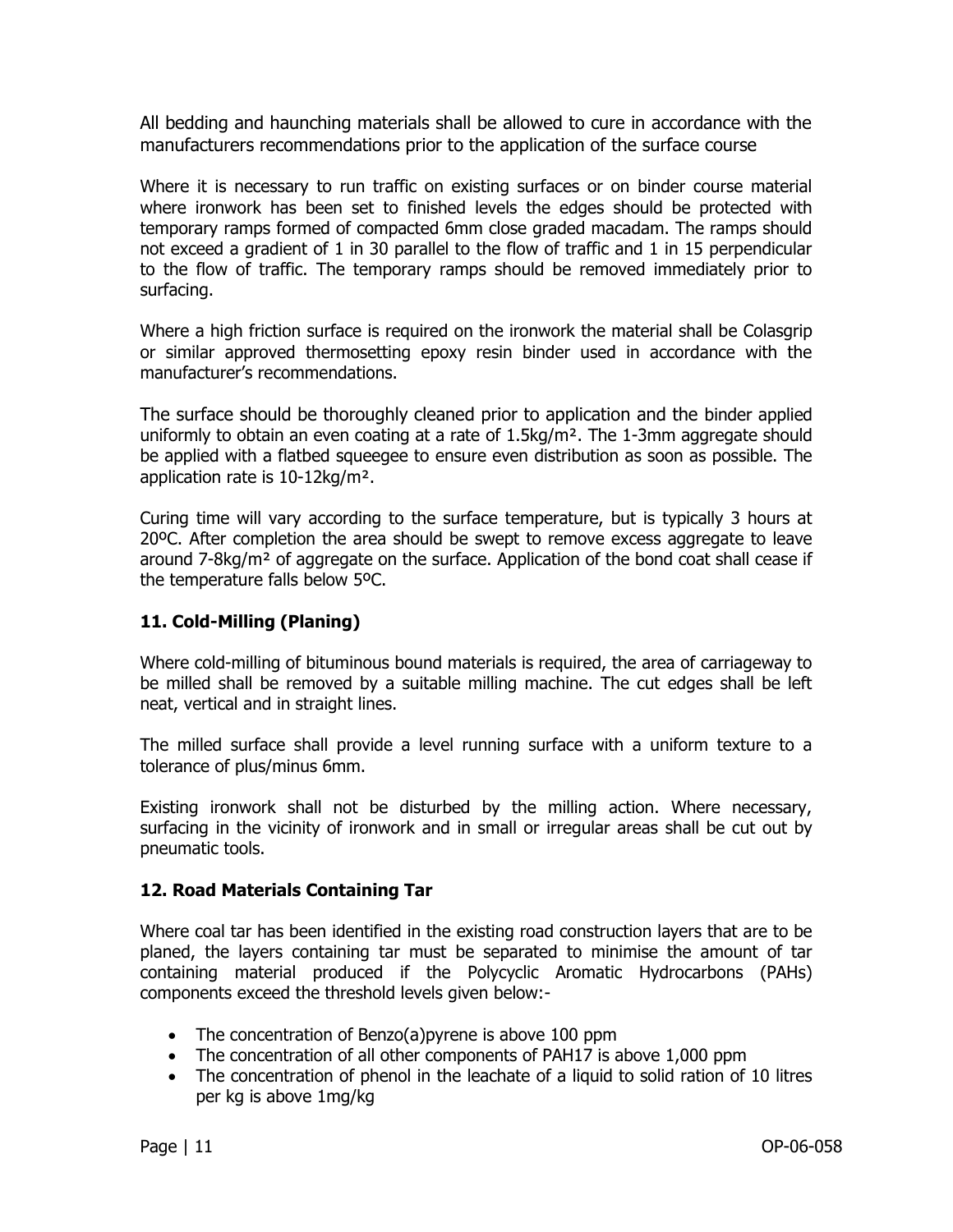Where materials containing tar exceed the threshold levels refer to the DoI Coal Tar in Highways Policy and seek guidance from the Supervising Engineer on treatment options.

# <span id="page-11-0"></span>**13. Geosynthetics (Geogrid)**

Where required the surface onto which the geosynthetic is to be laid should be even, dry and free of dust and other loose materials. Finely milled surfaces are suitable for installation, however, coarse, unevenly milled or broken surfaces should be regulated with AC 6 Dense Reg 100/150 prior to installation.

A tack coat shall be applied mechanically at a uniform rate to provide  $1 - 2$  kg/m<sup>2</sup> residual binder in accordance with the manufacturer's recommendation to hold the geosynthetic in place.

The geosynthetic should be applied under light tension without wrinkles or creases across the entire width of the pavement and brushed with a stiff broom to ensure it is fully bonded. On curves the grid should be laid as chords. Chord lengths will be dependent on the curve radius

Where overlaps are recommended by the manufacturer they should not be coincident with a wheel path or a longitudinal construction joint. Trafficking of the geosynthetic shall be restricted to the paving machine and delivery vehicles only.

# <span id="page-11-1"></span>**14. Temporary Traffic Management**

The *Contractor* shall be responsible for the provision and maintenance of Temporary Traffic Management measures in accordance with Chapter 8 of the Traffic Signs Manual and the 'Safety at Street Works and Road Works' code of practice.

Where Traffic Orders are not required the proposed scheme of Temporary Traffic Management shall be submitted to the Supervising Engineer for approval not less than 7 working days before it is implemented.

The *Contractor* shall arrange his work in such a manner that there is minimum restriction to the traffic flows.

All temporary road signs placed on the highway must be weighted to prevent blow over and shall be accompanied by a 750mm road cone on the traffic side.

The *Contractor* must ensure that footways are not obstructed by the placement of temporary signs.

Where temporary traffic signals are to be used they should be manually operated during peak hour travel periods (08.00 – 09.30 & 16.30 – 18.00 Monday to Friday).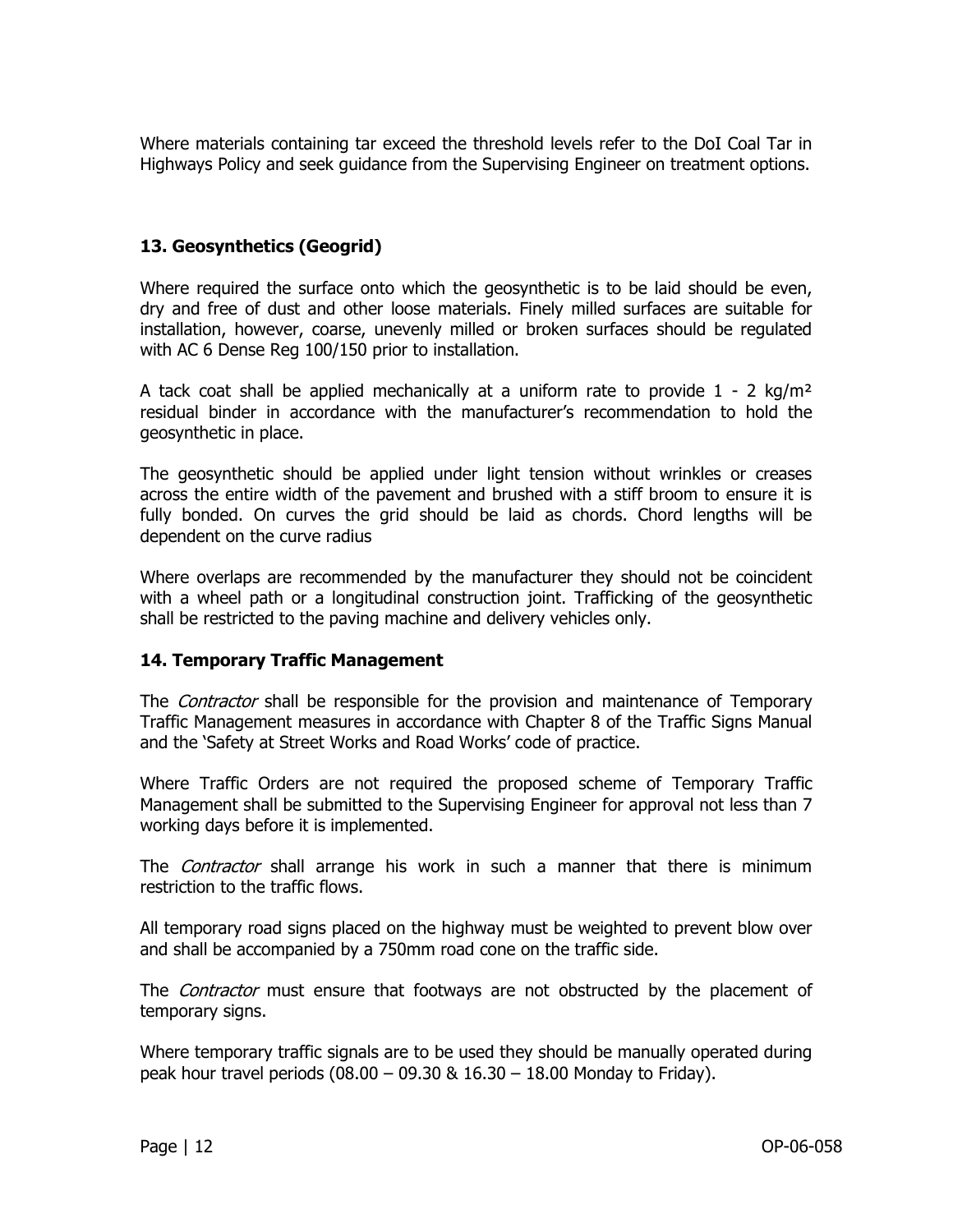# <span id="page-12-0"></span>**15. Courtesy/Information Signs**

Where required by the contract the *Contractor* shall supply, erect, maintain and remove courtesy/information boards similar to that shown below. The signs shall have a yellow background and black writing and incorporate an appropriately agreed logo and wording, which shall include a 24 hour contact telephone number.



The signs are to be erected on all entry routes to the site and must be displayed two weeks in advance of the works.

Unless otherwise agreed with the Supervising Engineer, the signs shall be Class Ref 2 (prismatic) reflective with black machine printed lettering minimum 'X' height of 40mm and the signs shall be mounted in a trestle frame.

# <span id="page-12-1"></span>**16. Road Closure / Speed Restrictions**

If a traffic order is required the *Contractor* will liaise directly with the Highways Section of the Department of Infrastructure to arrange a Temporary Traffic Order not less than 6 weeks before it is due to be implemented.

The *Contractor* shall supply, erect, maintain and remove Advance Road Closure Roadside Notices similar to that shown below. The signs shall have a yellow background and black writing and incorporate an appropriately agreed logo and wording.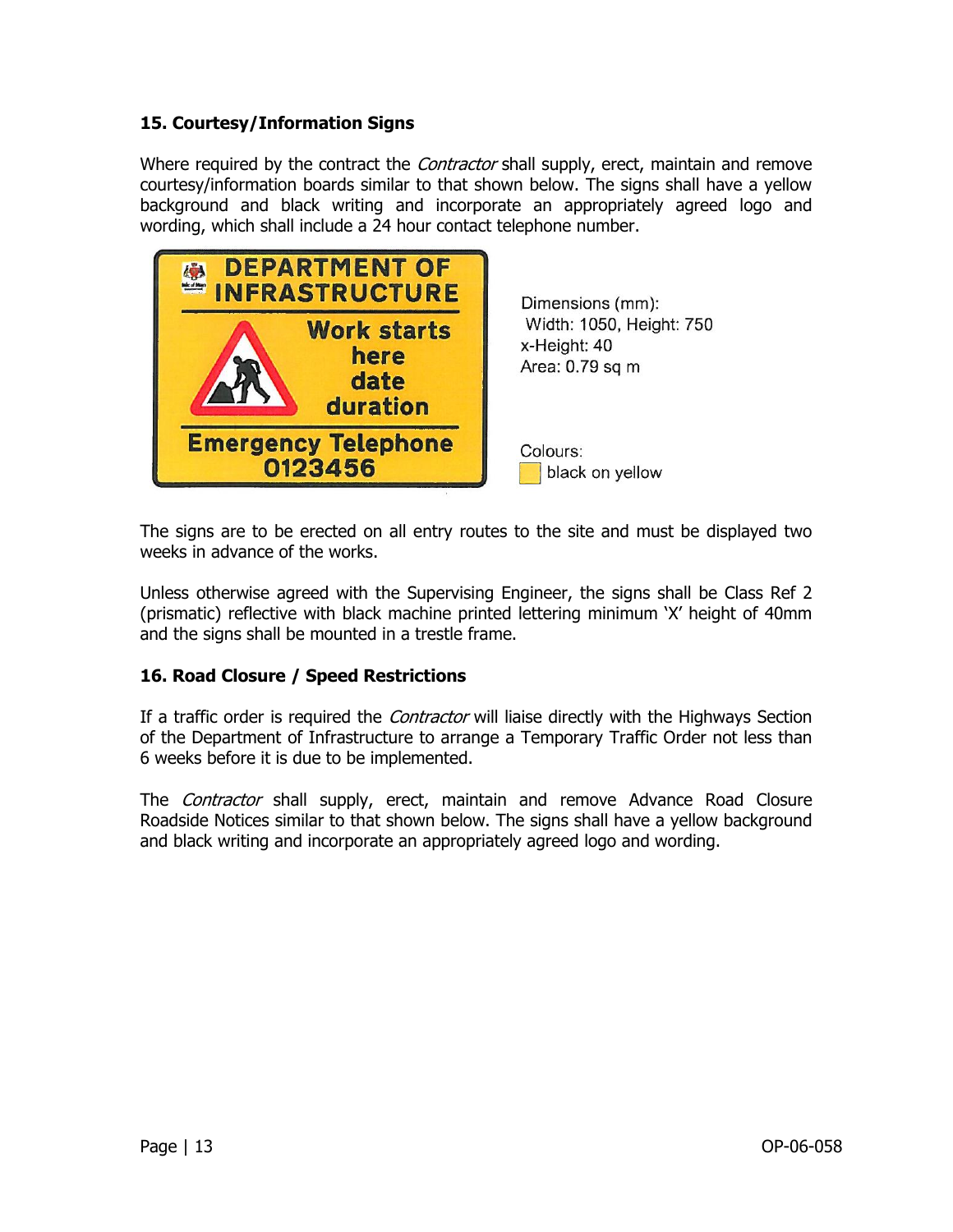

Dimensions (mm): Width: 1050, Height: 750 x-Heights: 40, 50 Area: 0.79 sq m

Colours: black on yellow

The signs shall be free standing or fixed to existing street furniture where appropriate. Road danger lamps shall be erected where signs may form an obstruction to highway users.

The *Contractor* shall consult with/notify the residents of all properties affected by the closure not less than 7 working days prior to installation.

Pedestrian access to premises and Public Rights of Way abutting the works or served from the Works shall be maintained at all times as the site dictates.

#### <span id="page-13-0"></span>**17. Defects**

Where defects occur, remedial action shall be agreed with the Supervising Engineer. Defects which result from the laying process shall be rectified promptly by the Contractor at his cost. The defects correction period shall be 4 weeks after the end of the *Completion date*.

A defect shall be defined as any deviation from the permitted tolerances shown in sections 8 and 9 of this document. Where any pavement area does not comply with the specification for regularity, surface tolerance, thickness, texture depth or compaction, the full extent of the area which does not comply shall normally be rectified in the manner described below:

- Base Course The full depth of the layer shall be removed and replaced with fresh material laid and compacted in accordance with the specification. Any area so treated shall be at least 5m long and the full width of the paving laid in one operation. Alternatively for low areas in bituminous bases, the *Contractor* may make up the level with additional binder course material.
- Surface and Binder Courses These shall have the full depth of the course removed and replaced with fresh material laid and compacted in accordance with the specification.

The area rectified shall be the full width of the paving laid in one operation, and at least 5m long if binder course, or 15m if surface course.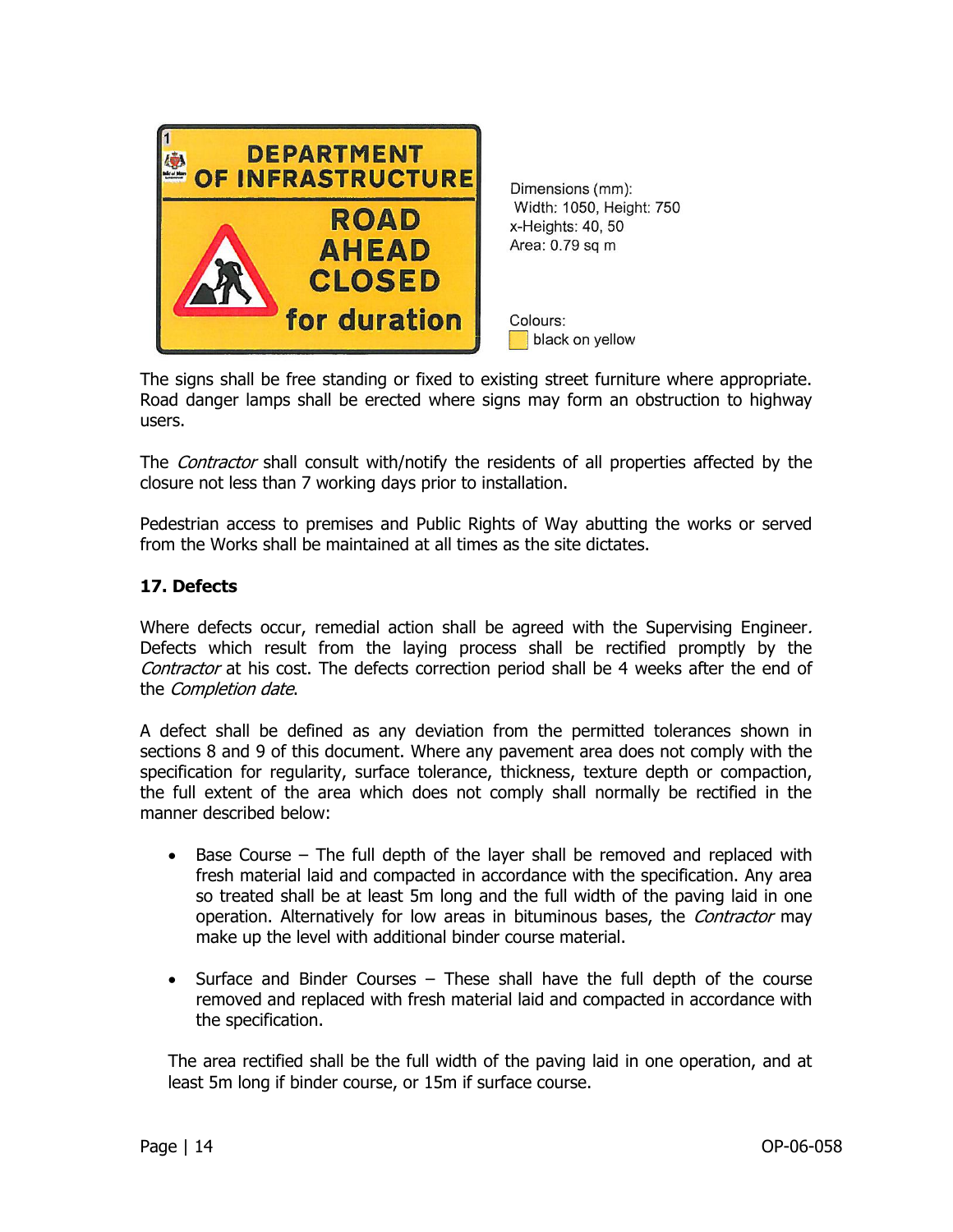Where the number of surface irregularities exceeds the limits in section 9 of this document, the area to be rectified shall be 300m or 75m long as appropriate and the full width of the lanes affected, or such lesser length as necessary to make the number of surface irregularities conform with the limits and shall be the full width of the lanes affected.

Where the texture depth requirement is not met a minimum length of 50m and the full lane width shall be removed and replaced to the full depth of the surface course or treated with an approved proprietary Slurry or Micro Surfacing material in order to improve the texture depth.

Areas to be removed shall be delineated both longitudinally and transversely by saw cutting prior to the material being removed. Joints shall be formed by coating the exposed sawn face with hot bitumen.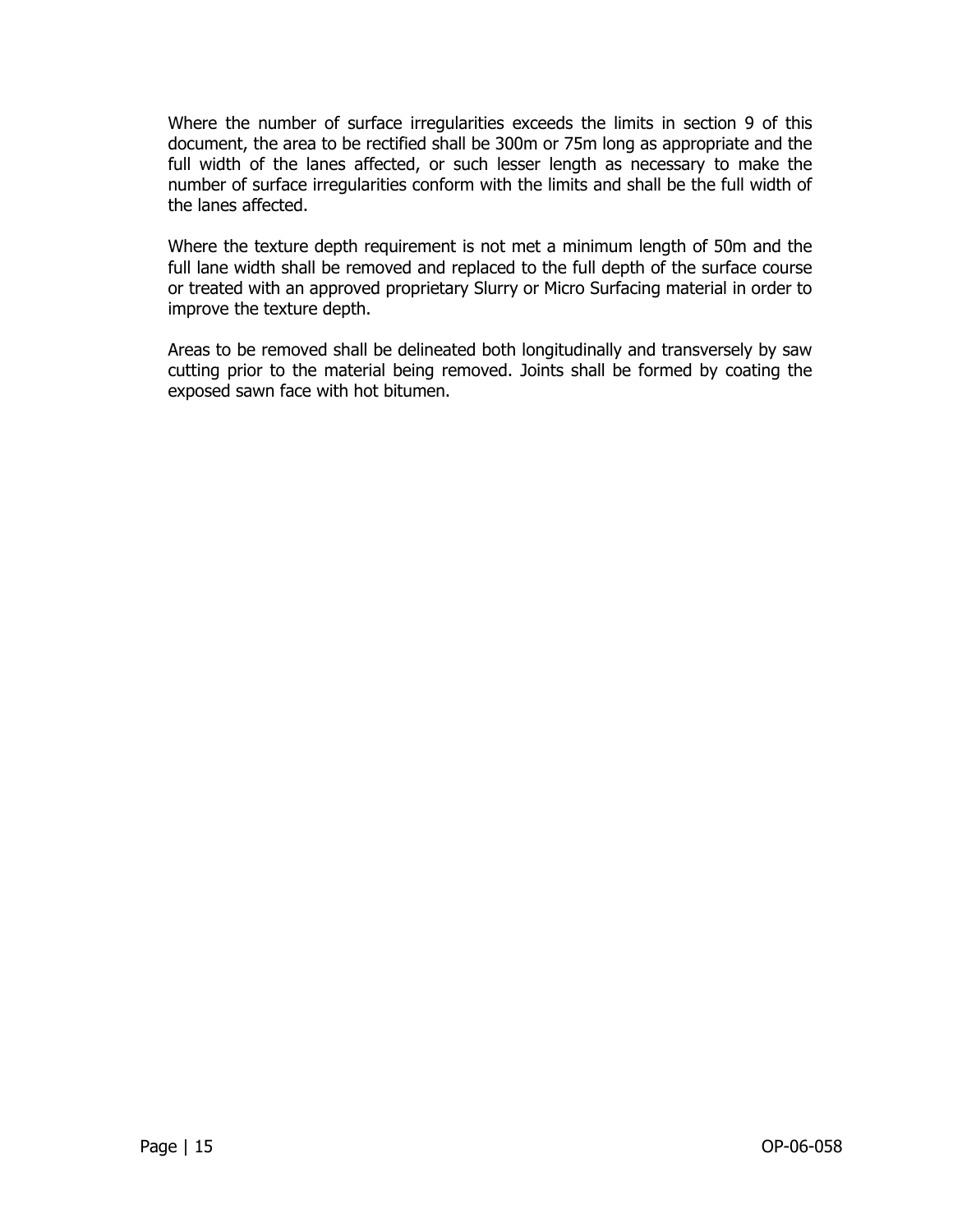#### **Guidance Notes**

Chapter 8 of the Traffic Signs Manual. Traffic Safety Measures and Signs for Road Works and Temporary Situations and amendments.

Design Manual for Roads and Bridges, Vol. 7 'Pavement Design and Maintenance' – HD 36/06, Surfacing Materials for New and Maintenance Construction, Chapter 3 – Texture and Aggregate Properties.

Design Manual for Roads and Bridges, Vol. 7 Bituminous Surfacing Materials and Techniques HD 37/99.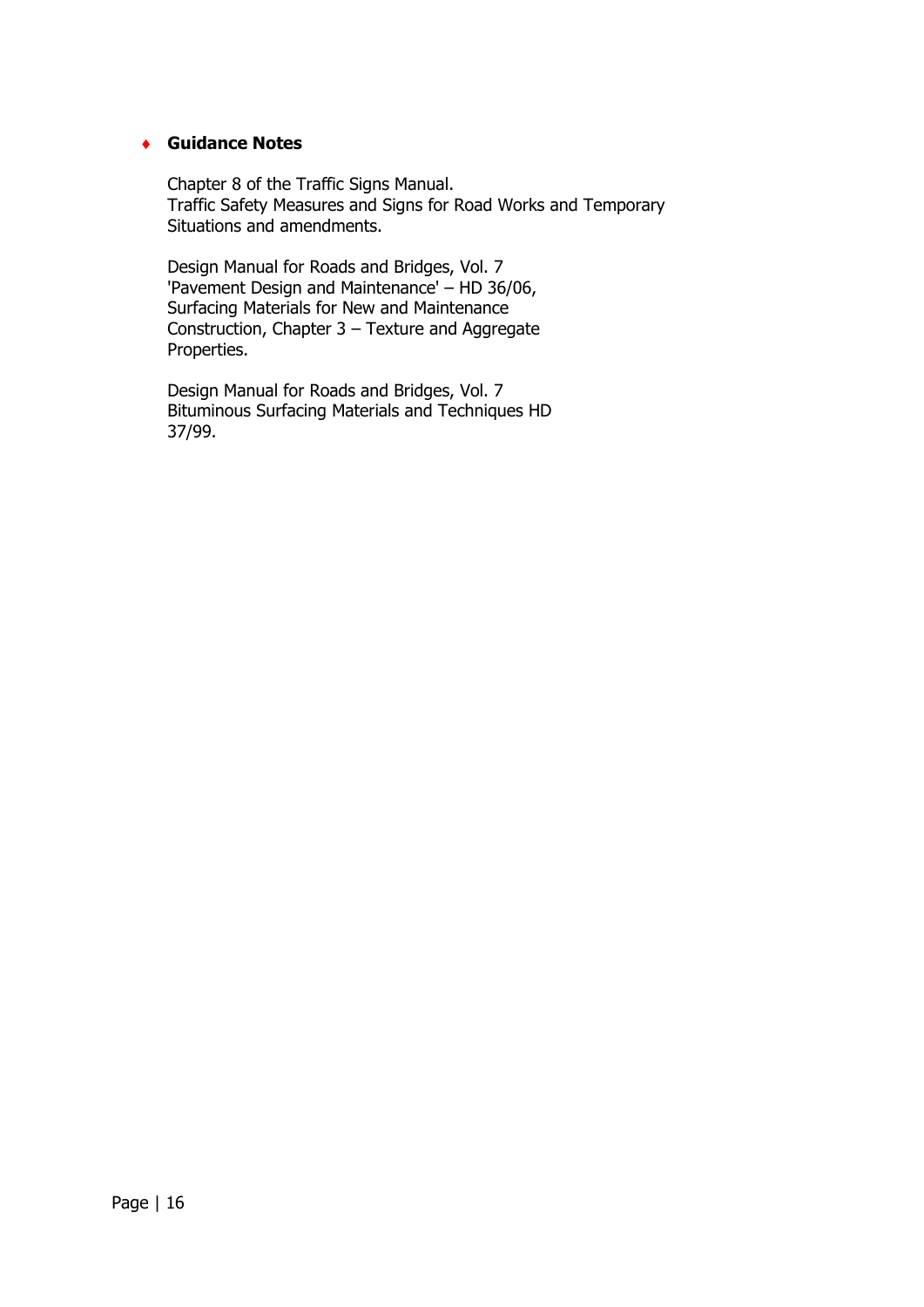# <span id="page-16-1"></span><span id="page-16-0"></span>**B. CARRIAGEWAY PATCHING**

# **1. General**

Patching is defined as the replacement of surface course, binder course and base where the materials are laid in small areas. All repairs are to be carried out in accordance with the Specification for Highway Works.

The *Contractor* must allow for all temporary works, labour and plant required to complete the works, including messing facilities, washing and shower facilities, storage areas, parking and access arrangements.

The *Contractor* must include for protecting the works, making good damage occasioned thereto during the construction of the works and cleaning and making good damage to existing structures at completion.

The *Contractor* must include for all necessary lighting, barricades, protection and warning notices, all temporary traffic direction and, where necessary, any temporary crossings to permit access to buildings and other areas to comply with the *Contractor's* requirements.

All loose material shall be removed off site. Rates included for the disposal of material are to include all haulage, loading and tipping charges.

<span id="page-16-2"></span>Material wastage shall be kept to a minimum. The wastage of material will be monitored through record sheets and material supply data provided by the quarry. The permitted wastage shall be no more than 10% of material ordered in any one day.

# **2. Surface Preparation**

The existing defective surfacing shall be broken out so as to provide a cavity with straight vertical edges. Removal of the surfacing should be such that the cut provides a rectangular patch around the carriageway defect and should be cut with a diamond saw within 100mm of the widest point of the defect. Existing joints should be considered so that no two joints are within 500mm of each other.

The surface of the road shall be brushed mechanically or by hand with a stiff broom to remove loose material. The sides of the hole shall be squared up and all debris / water removed.

A tack coat of cationic bitumen emulsion such as 'Leotak' or similar approved shall be applied at a uniform rate of approximately 1 litre/m<sup>2</sup> by brush or sprayed to both the base and sides of the excavation prior to patching the hole.

<span id="page-16-3"></span>Installation shall not be undertaken unless weather conditions are such that the repair material will have at least 30 minutes in which to cure and harden.

# **3. Material**

All replacement material as specified below shall be ordered and collected from Poortown Quarry. The material will be charged to the client and not through the contract. Notice of requirements should be given at least 24 hours in advance. Materials from other coating plants will not be permitted.

Page | 17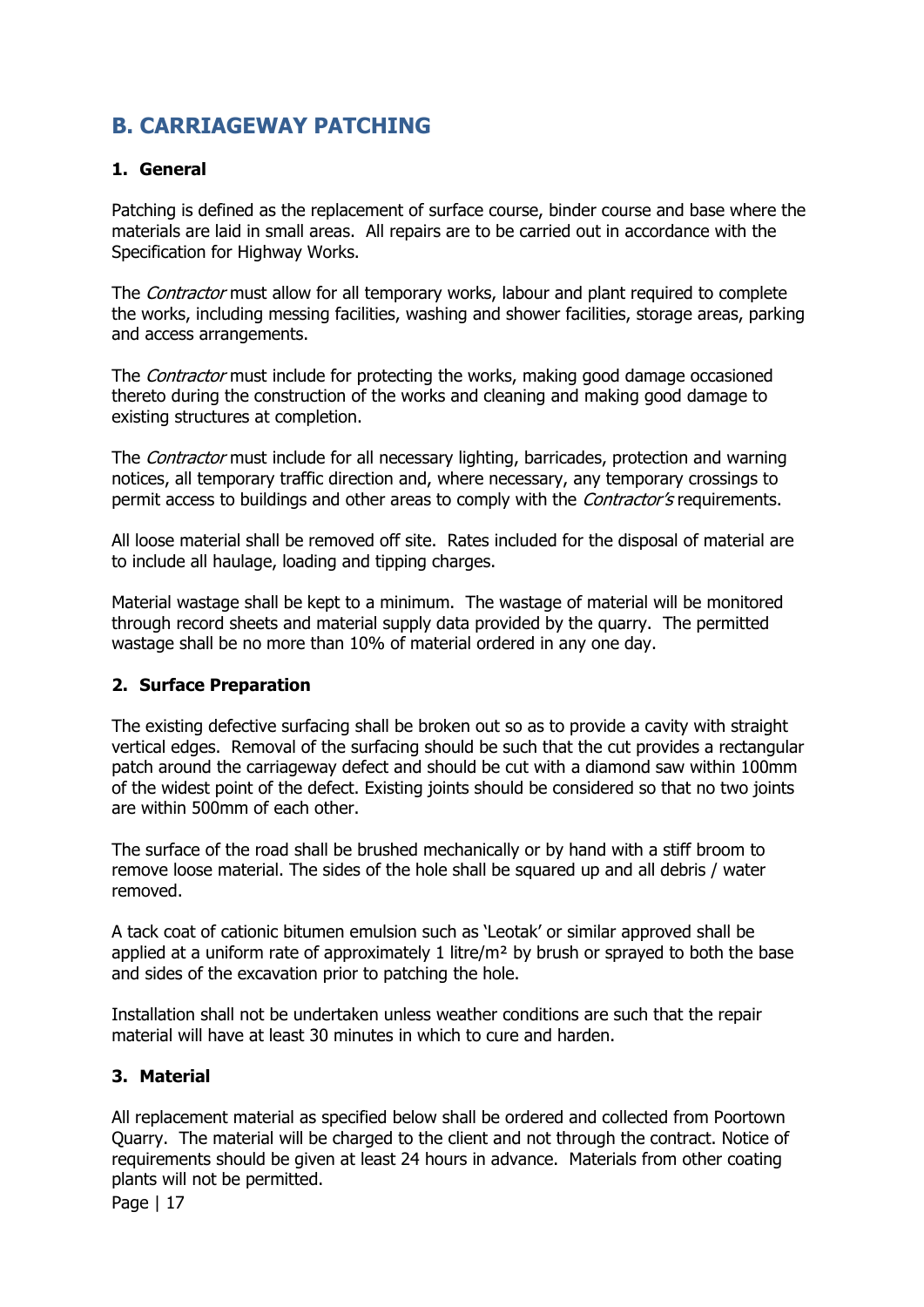Surface Course: 40mm thick AC10 close surf 100/150 in accordance with S.H.W. (Aug 2008) clause 912 and BS EN 13108-1.

Binder Course: 60mm thick AC20 dense bin 70/100 in accordance with S.H.W. (Aug 2008) clause 906 and BS EN 13108-1.

Material shall be transported to site in an insulated and sheeted vehicle to prevent an excessive drop in temperature and to protect it against adverse weather conditions. Material shall not be laid below 85°C. The use of a 'hot-box' to maintain the asphalt at an appropriate temperature is recommended.

The *Contractor* shall take account of the weather conditions and his working methods shall comply with all weather related requirements of BS 594987. When laying is to be undertaken in the winter (October to April) and or night time (9pm to 6am) the Contractor shall allow for specific issues raised by winter/night time working.

<span id="page-17-0"></span>Compaction of material for patching work shall be by either static rollers of 2.5t deadweight or vibrating rollers of a minimum deadweight of 750kg.

#### **4. Surface Level and Regularity**

Construction layers shall be levelled and shaped to maintain existing carriageway camber / crossfall and shall be the same level as the adjacent course following compaction.

The surface course must be flush with all joints, channels and projections and shall be level or not more than 3mm above the adjoining pavement surfaces.

The longitudinal regularity and transverse regularity on straight crossfalls of finished surfaces shall be such that the maximum depression measured under a 3m straightedge, in accordance with BS 13036-7, placed parallel to or at right angles to the centre-line of the carriageway shall not exceed the dimensions shown below:-

| Surface                       | Maximum permissible depth of the gap beneath a |           |
|-------------------------------|------------------------------------------------|-----------|
|                               | 3m straightedge or a template.                 |           |
|                               | Machine-laid                                   | Hand-laid |
|                               | (mm                                            | (mm)      |
| Binder course                 | 13                                             |           |
| Regulating<br>below<br>course | 13                                             | 13        |
| surface course                |                                                |           |
| Surface course                |                                                |           |

# <span id="page-17-1"></span>**5. Health & Safety**

The *Contractor* shall be deemed to have included for any entry, signing in, safety briefing, operational, hygiene or security measures, details of which are included in the General Specification.

The *Contractor* will be expected to comply with the Department of Infrastructure's Safe System of Working for Roadside Working.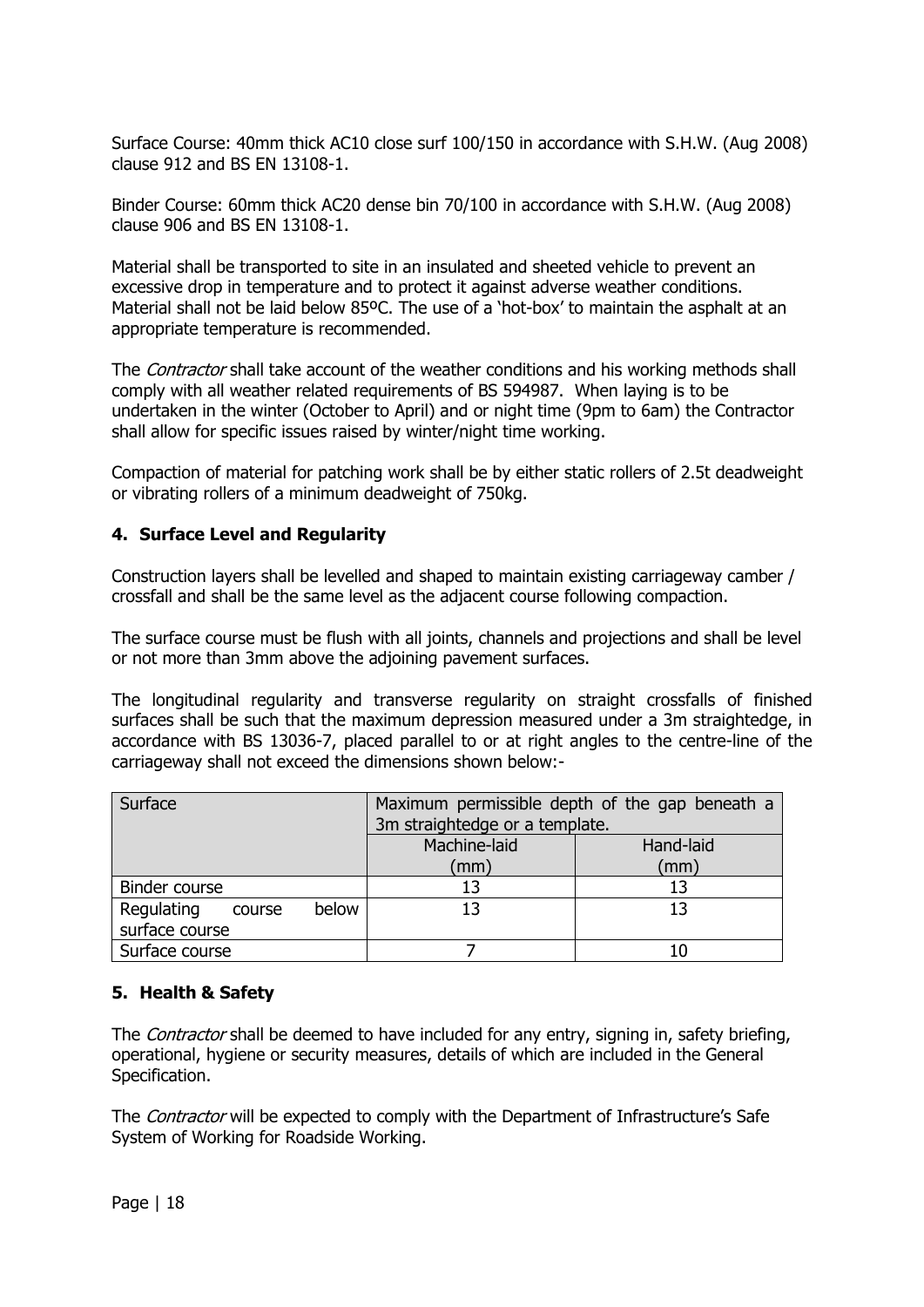## <span id="page-18-0"></span>**6. Temporary Traffic Management**

The *Contractor* shall be responsible for the provision and maintenance of Temporary Traffic Management measures in accordance with Chapter 8 of the Traffic Signs Manual and the 'Safety at Street Works and Road Works' code of practice.

Where Traffic Orders are not required the proposed scheme of Temporary Traffic Management shall be submitted to the Supervising Engineer for approval not less than 7 working days before it is implemented.

The Contractor shall arrange his work in such a manner that there is minimum restriction to the traffic flows.

All temporary road signs placed on the highway must be weighted to prevent blow over and shall be accompanied by a 750mm road cone on the traffic side.

The *Contractor* must ensure that footways are not obstructed by the placement of temporary signs.

Where temporary traffic signals are to be used they should be manually operated during peak hour travel periods  $(08.00 - 09.30 \& 16.30 - 18.00$  Monday to Friday).